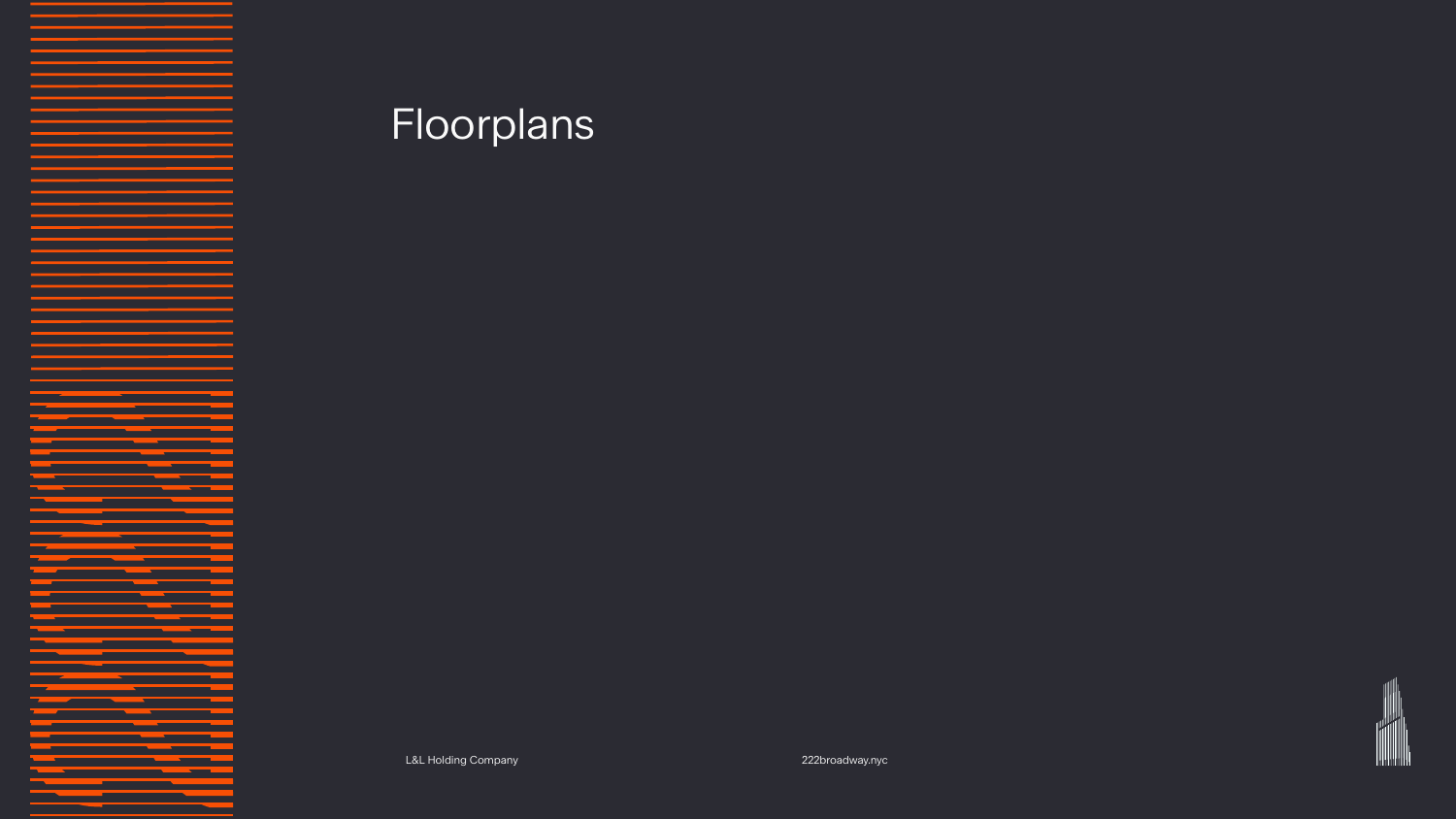

### **[View Availabilities](https://marketplace.vts.com/market_buildings/222-broadway-new-york-ny?utm_source=Landlord%20Marketing&utm_medium=brochure)**

Fulton Street



### 222 Broadway



Prepared By PlanData Systems Corp. All areas and dimensions are approximate. Field verification is necessary



### Typical Core and Shell Plan Floor 2 14,666 RSF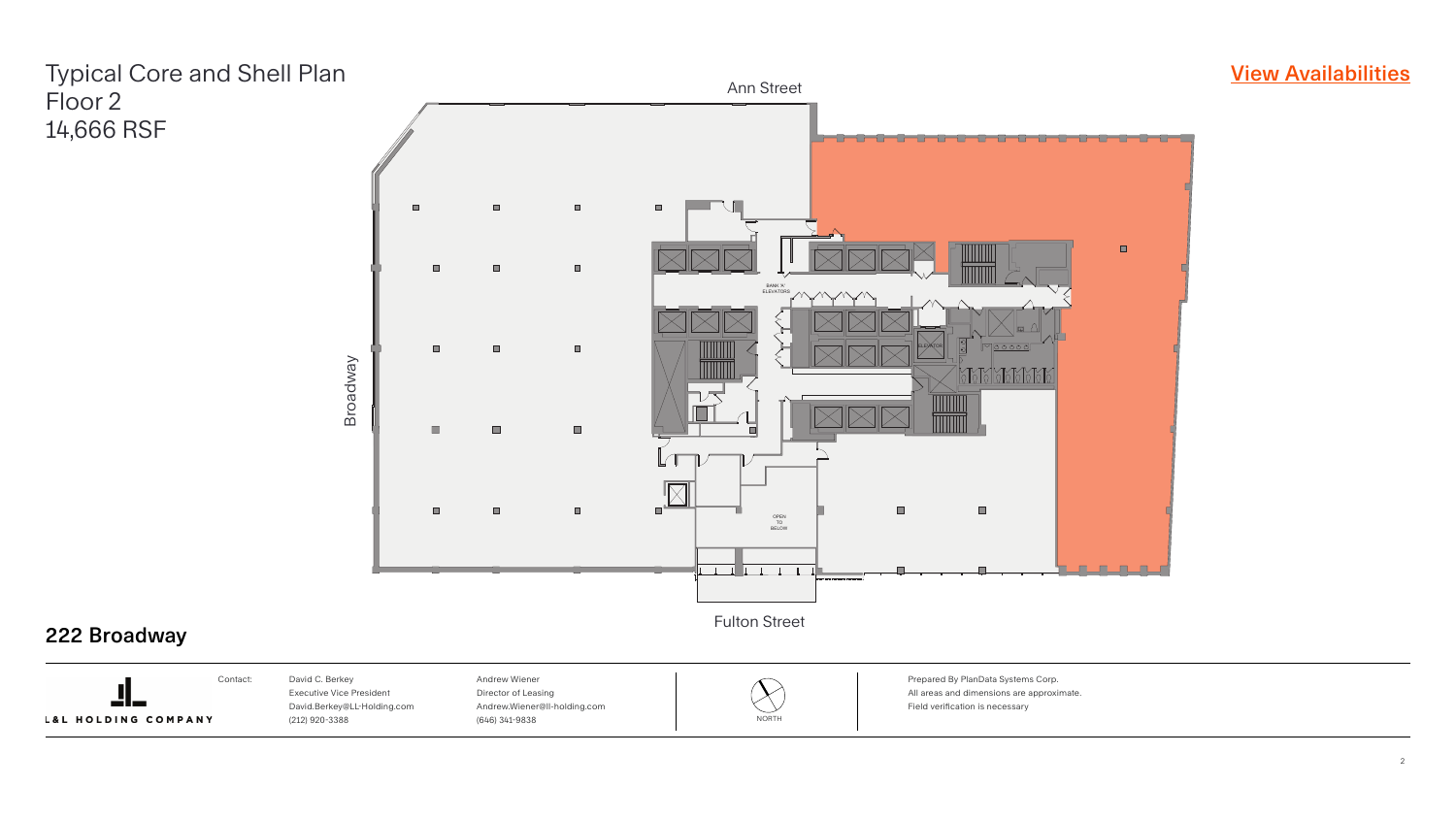

### **[View Availabilities](https://marketplace.vts.com/market_buildings/222-broadway-new-york-ny?utm_source=Landlord%20Marketing&utm_medium=brochure)**

Prepared By PlanData Systems Corp. All areas and dimensions are approximate. Field verification is necessary







#### Fulton Street



## Typical Core and Shell Plan Floor 3 39,580 RSF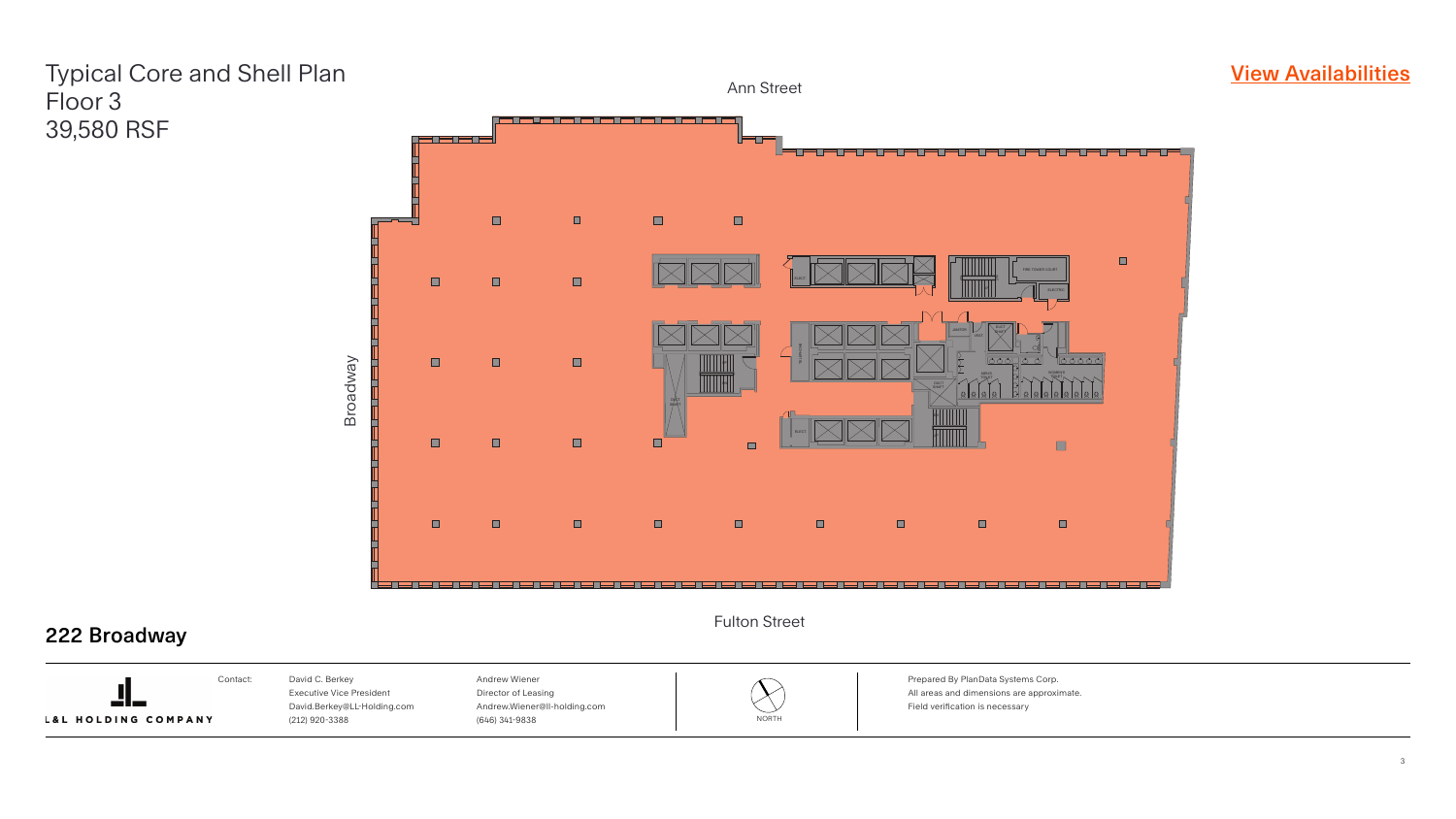

### **[View Availabilities](https://marketplace.vts.com/market_buildings/222-broadway-new-york-ny?utm_source=Landlord%20Marketing&utm_medium=brochure)**

Prepared By PlanData Systems Corp. All areas and dimensions are approximate. Field verification is necessary







#### Fulton Street



## Typical Core and Shell Plan Floor 4 39,461 RSF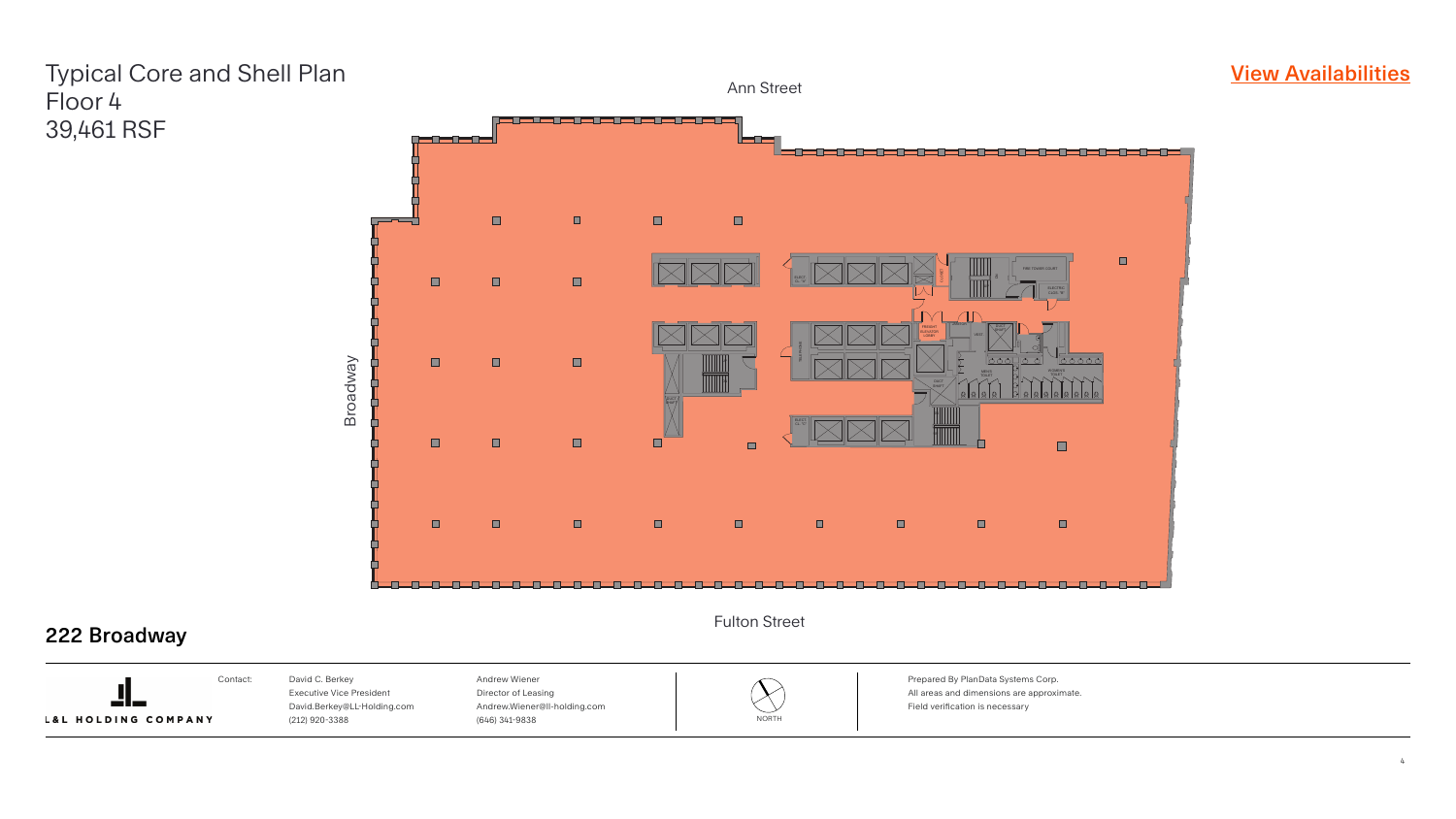

Prepared By PlanData Systems Corp. All areas and dimensions are approximate. Field verification is necessary





#### Fulton Street



## Typical Core and Shell Plan Floor 5 39,576 RSF

![](_page_4_Picture_9.jpeg)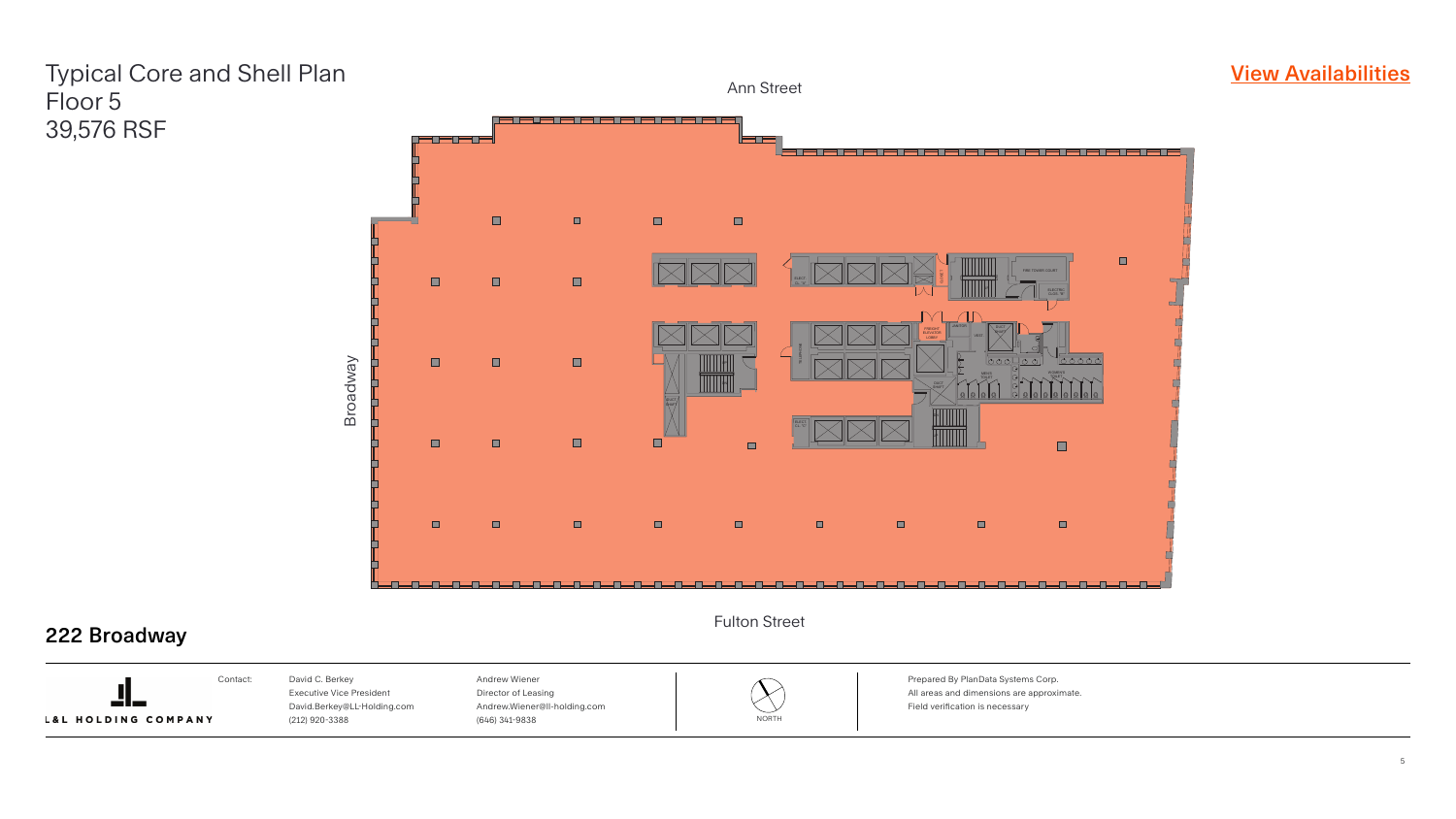![](_page_5_Picture_3.jpeg)

#### $\blacksquare$  $\qquad \qquad \Box$ FIRE TOWER COURT CLOSET a ELECT. CL. "A" UP ELECTRIC CLOS. "B" JANITOR DUCTSHAFTDUCT FREIGHT SHAFT ELEVATOR VEST. LOBBY TELEPHONE UP TOILET WOMEN'S MEN'S<br>TOILET DN DUCT SHAFT DN ELECT. CL. "C" UP  $\blacksquare$  $\blacksquare$  $\blacksquare$  $\blacksquare$  $\blacksquare$  $\blacksquare$  $\blacksquare$

Prepared By PlanData Systems Corp. All areas and dimensions are approximate. Field verification is necessary

### **[View Availabilities](https://marketplace.vts.com/market_buildings/222-broadway-new-york-ny?utm_source=Landlord%20Marketing&utm_medium=brochure)**

![](_page_5_Picture_9.jpeg)

![](_page_5_Picture_6.jpeg)

Ann Street

### Fulton Street

![](_page_5_Figure_1.jpeg)

## Typical Core and Shell Plan Floor 6 39,287 RSF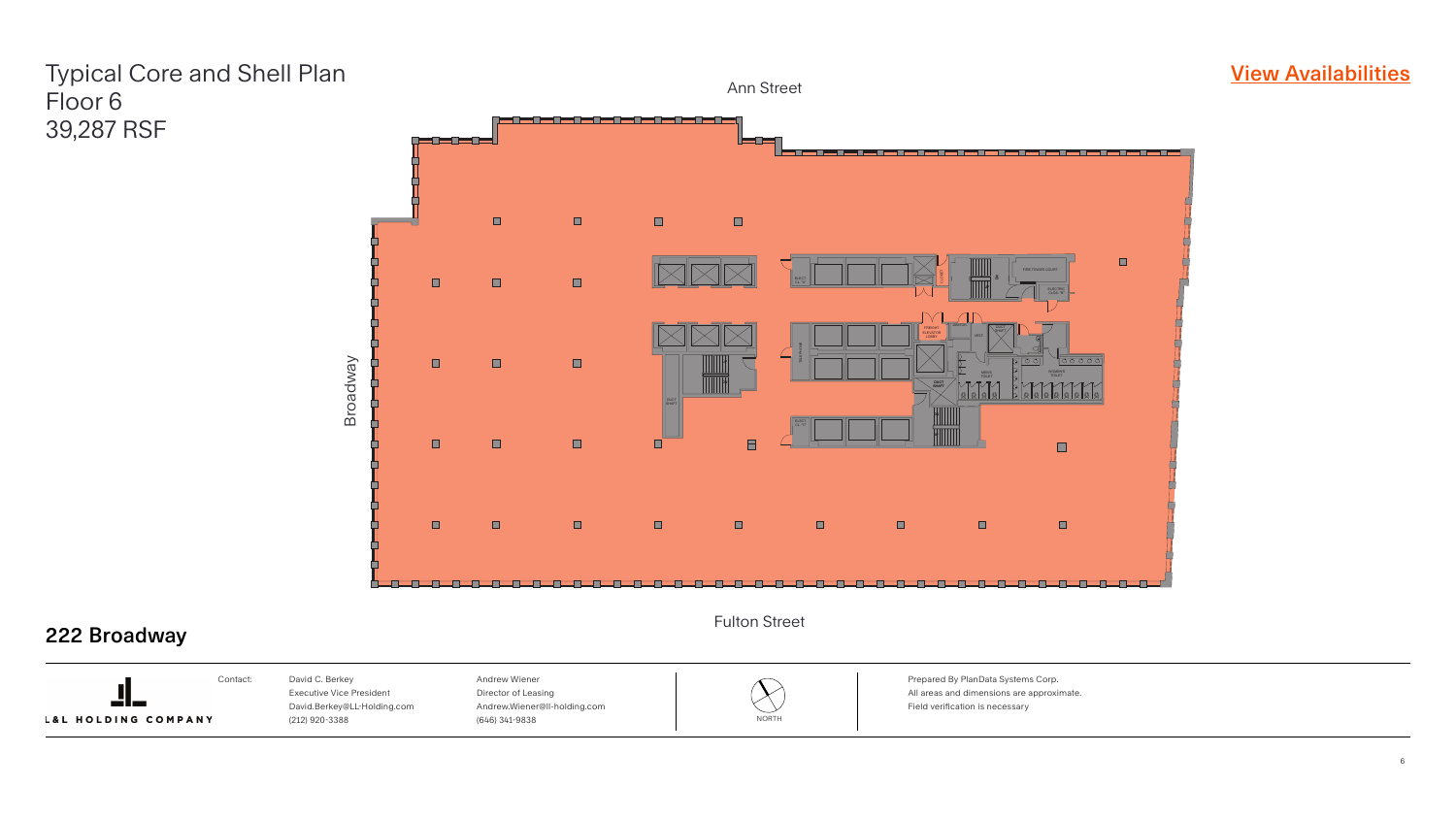![](_page_6_Picture_3.jpeg)

Prepared By PlanData Systems Corp. All areas and dimensions are approximate. Field verification is necessary

### **[View Availabilities](https://marketplace.vts.com/market_buildings/222-broadway-new-york-ny?utm_source=Landlord%20Marketing&utm_medium=brochure)**

![](_page_6_Picture_9.jpeg)

![](_page_6_Picture_6.jpeg)

Ann Street

### Fulton Street

![](_page_6_Picture_1.jpeg)

## Typical Core and Shell Plan Floor 7 39,443 RSF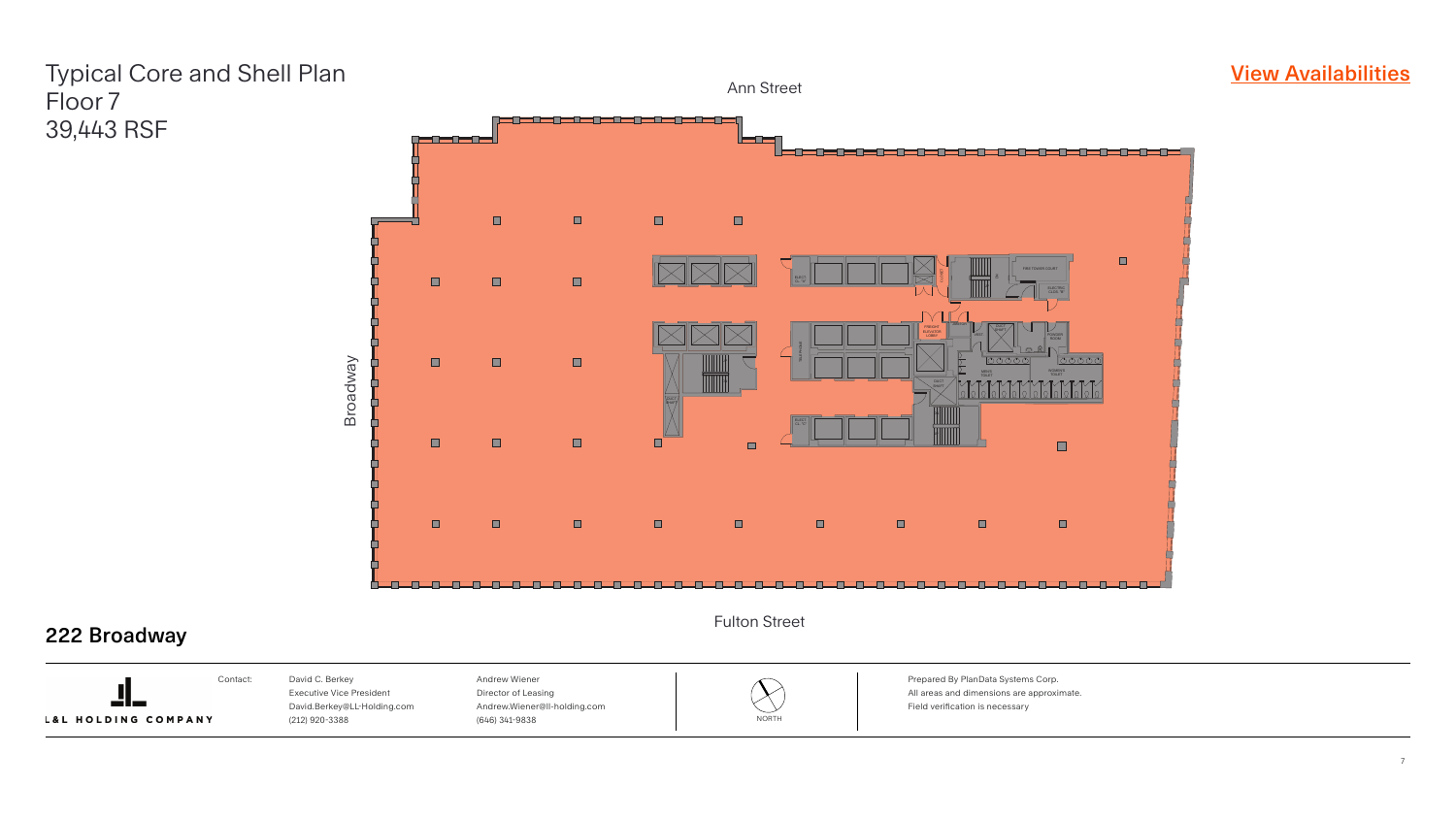![](_page_7_Picture_3.jpeg)

Prepared By PlanData Systems Corp. All areas and dimensions are approximate. Field verification is necessary

### **[View Availabilities](https://marketplace.vts.com/market_buildings/222-broadway-new-york-ny?utm_source=Landlord%20Marketing&utm_medium=brochure)**

![](_page_7_Picture_9.jpeg)

![](_page_7_Picture_6.jpeg)

#### Ann Street

#### Fulton Street

![](_page_7_Picture_1.jpeg)

## Typical Core and Shell Plan Floor 8 39,116 RSF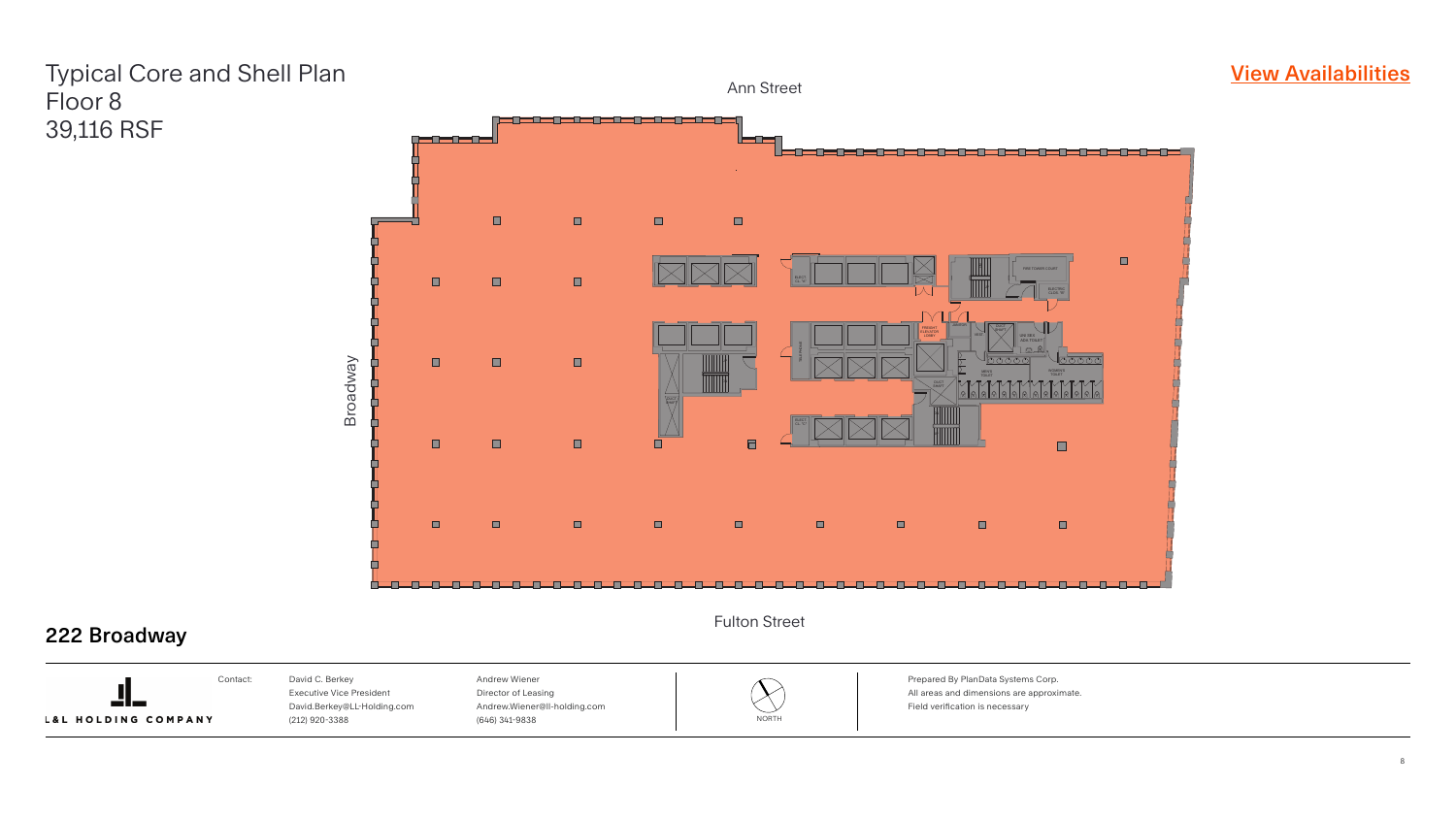![](_page_8_Picture_3.jpeg)

### **[View Availabilities](https://marketplace.vts.com/market_buildings/222-broadway-new-york-ny?utm_source=Landlord%20Marketing&utm_medium=brochure)**

Prepared By PlanData Systems Corp. All areas and dimensions are approximate. Field verification is necessary

![](_page_8_Picture_8.jpeg)

![](_page_8_Picture_6.jpeg)

Ann Street

### Fulton Street

![](_page_8_Picture_1.jpeg)

## Typical Core and Shell Plan Floor 9 39,088 RSF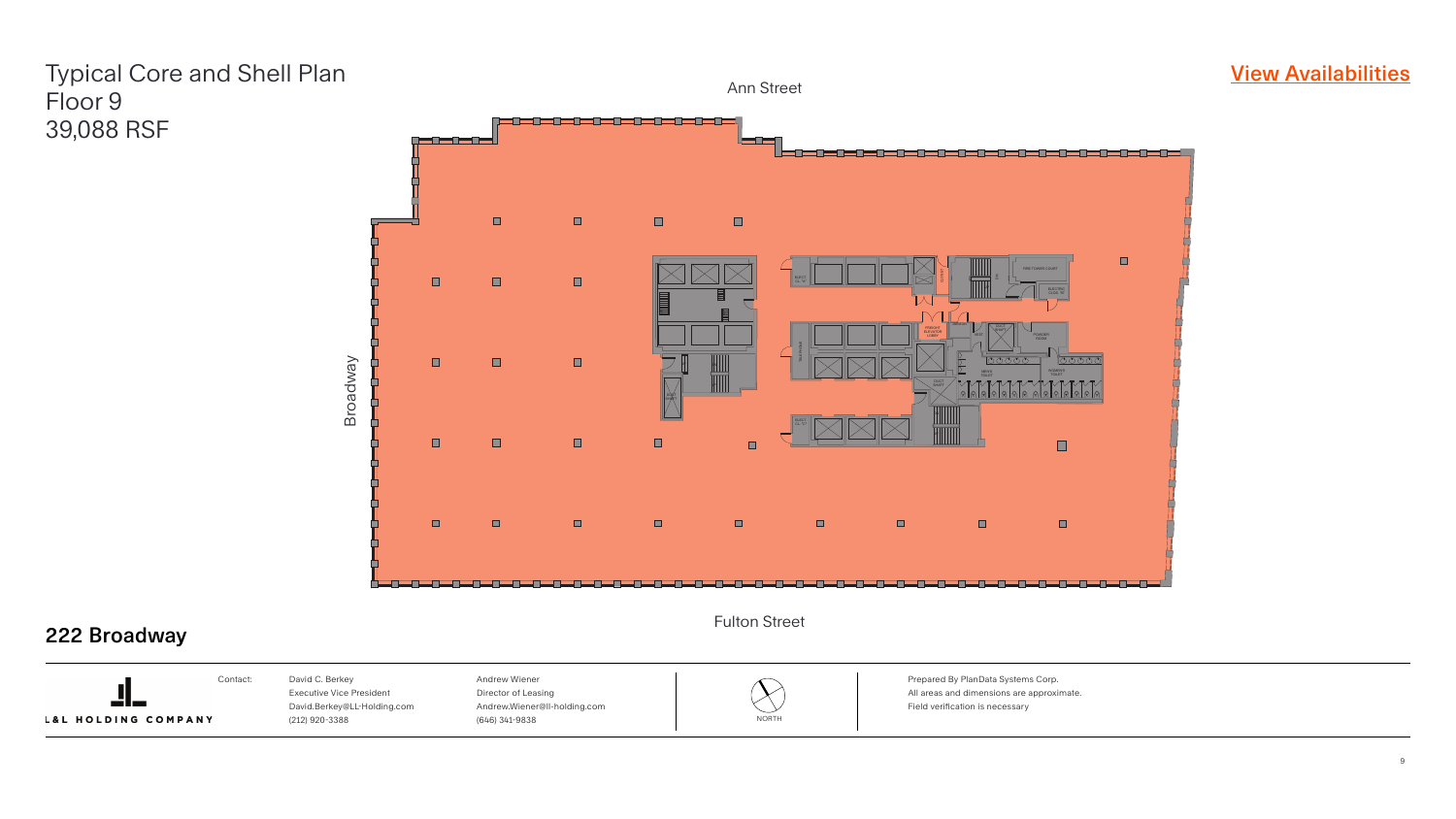![](_page_9_Picture_3.jpeg)

Prepared By PlanData Systems Corp. All areas and dimensions are approximate. Field verification is necessary

### **[View Availabilities](https://marketplace.vts.com/market_buildings/222-broadway-new-york-ny?utm_source=Landlord%20Marketing&utm_medium=brochure)**

![](_page_9_Picture_9.jpeg)

![](_page_9_Picture_6.jpeg)

#### Ann Street

#### Fulton Street

![](_page_9_Picture_1.jpeg)

## Typical Core and Shell Plan Floor 10 36,553 RSF

![](_page_9_Picture_10.jpeg)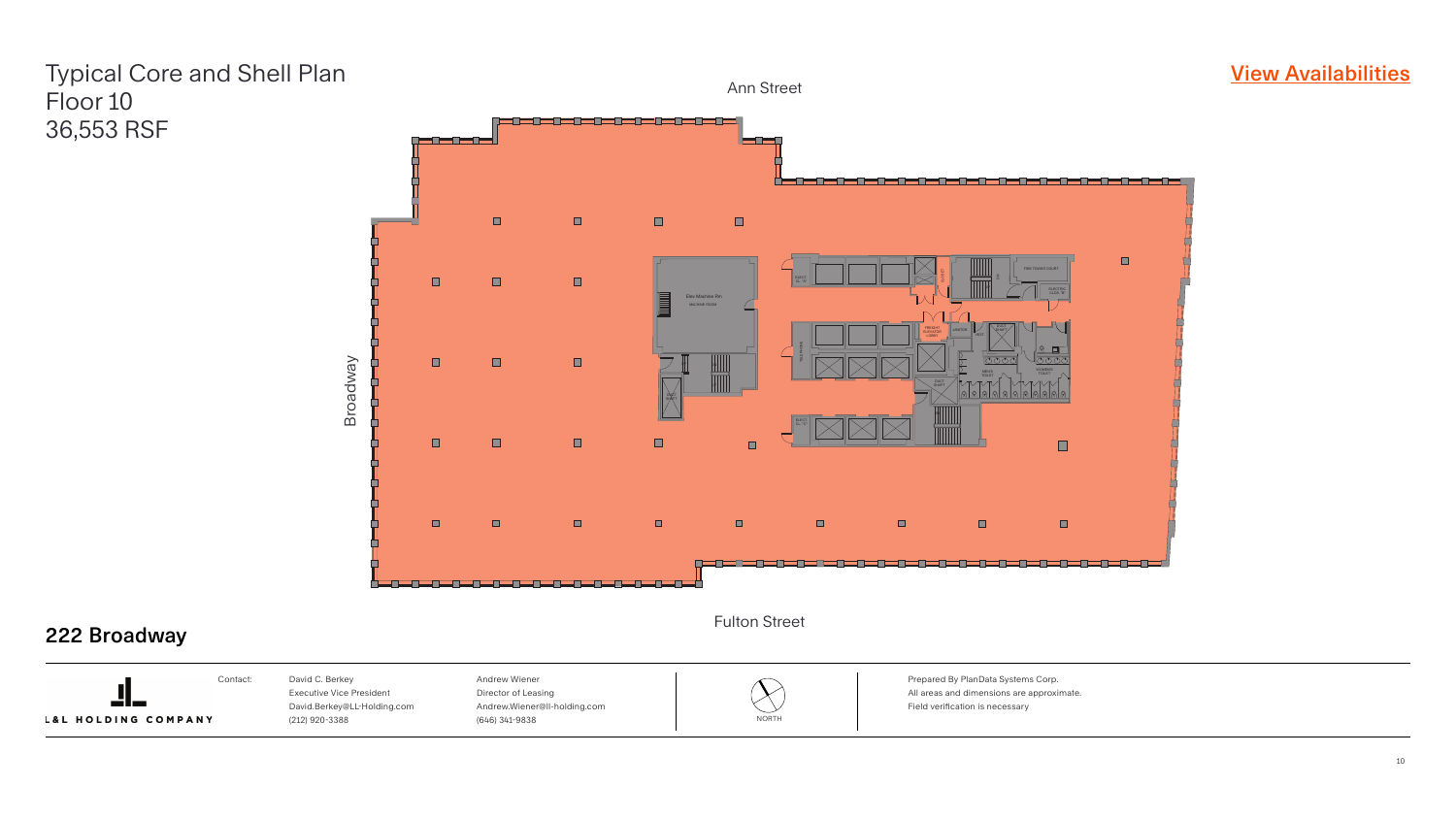![](_page_10_Picture_3.jpeg)

Prepared By PlanData Systems Corp. All areas and dimensions are approximate. Field verification is necessary

### **[View Availabilities](https://marketplace.vts.com/market_buildings/222-broadway-new-york-ny?utm_source=Landlord%20Marketing&utm_medium=brochure)**

![](_page_10_Picture_9.jpeg)

![](_page_10_Picture_6.jpeg)

#### Ann Street

Fulton Street

![](_page_10_Picture_1.jpeg)

## Typical Core and Shell Plan Floor 11 37,580 RSF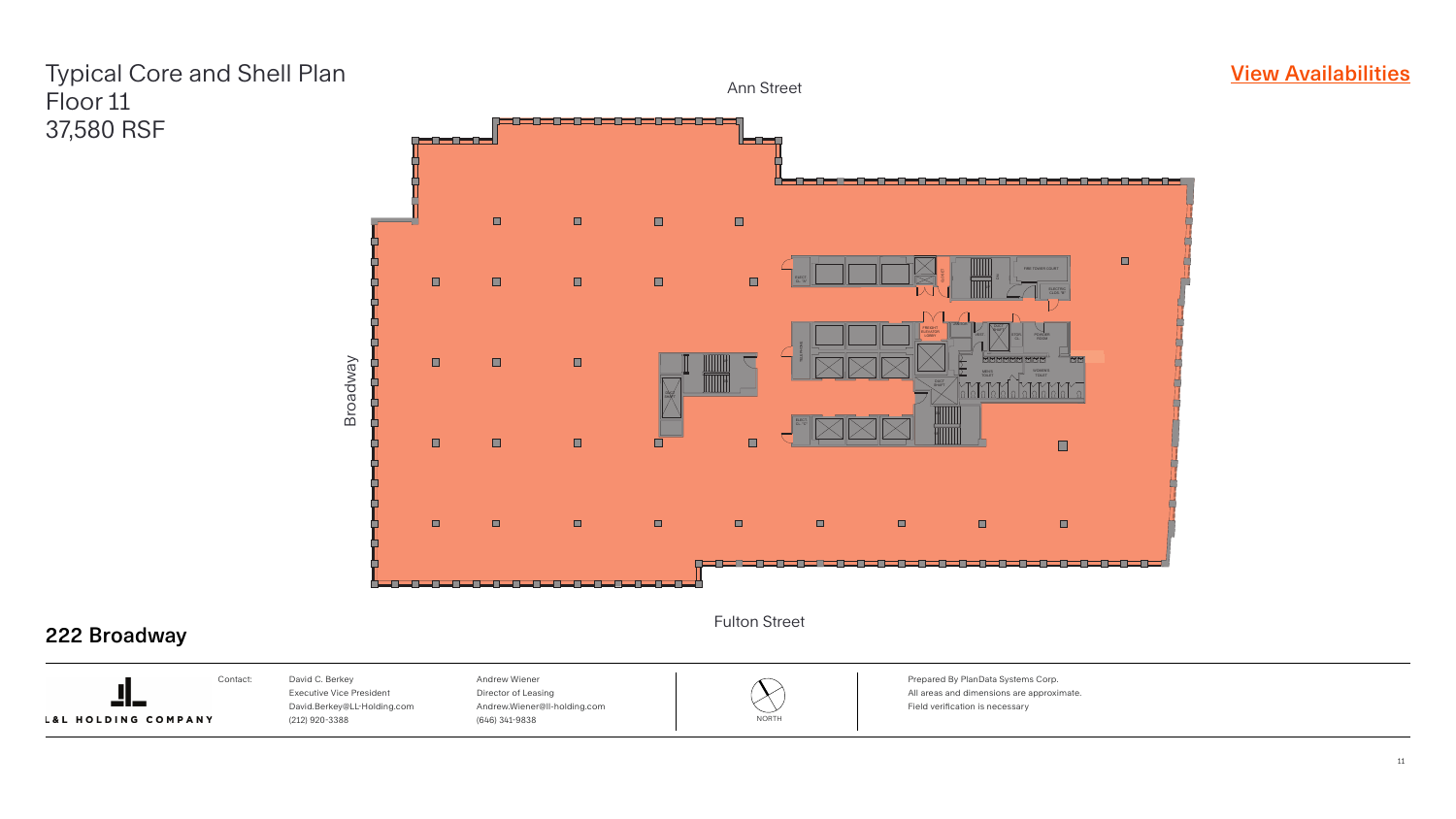![](_page_11_Picture_3.jpeg)

Prepared By PlanData Systems Corp. All areas and dimensions are approximate. Field verification is necessary

### **[View Availabilities](https://marketplace.vts.com/market_buildings/222-broadway-new-york-ny?utm_source=Landlord%20Marketing&utm_medium=brochure)**

![](_page_11_Picture_9.jpeg)

![](_page_11_Picture_6.jpeg)

#### Ann Street

Fulton Street

![](_page_11_Picture_1.jpeg)

## Typical Core and Shell Plan Floor 12 35,999 RSF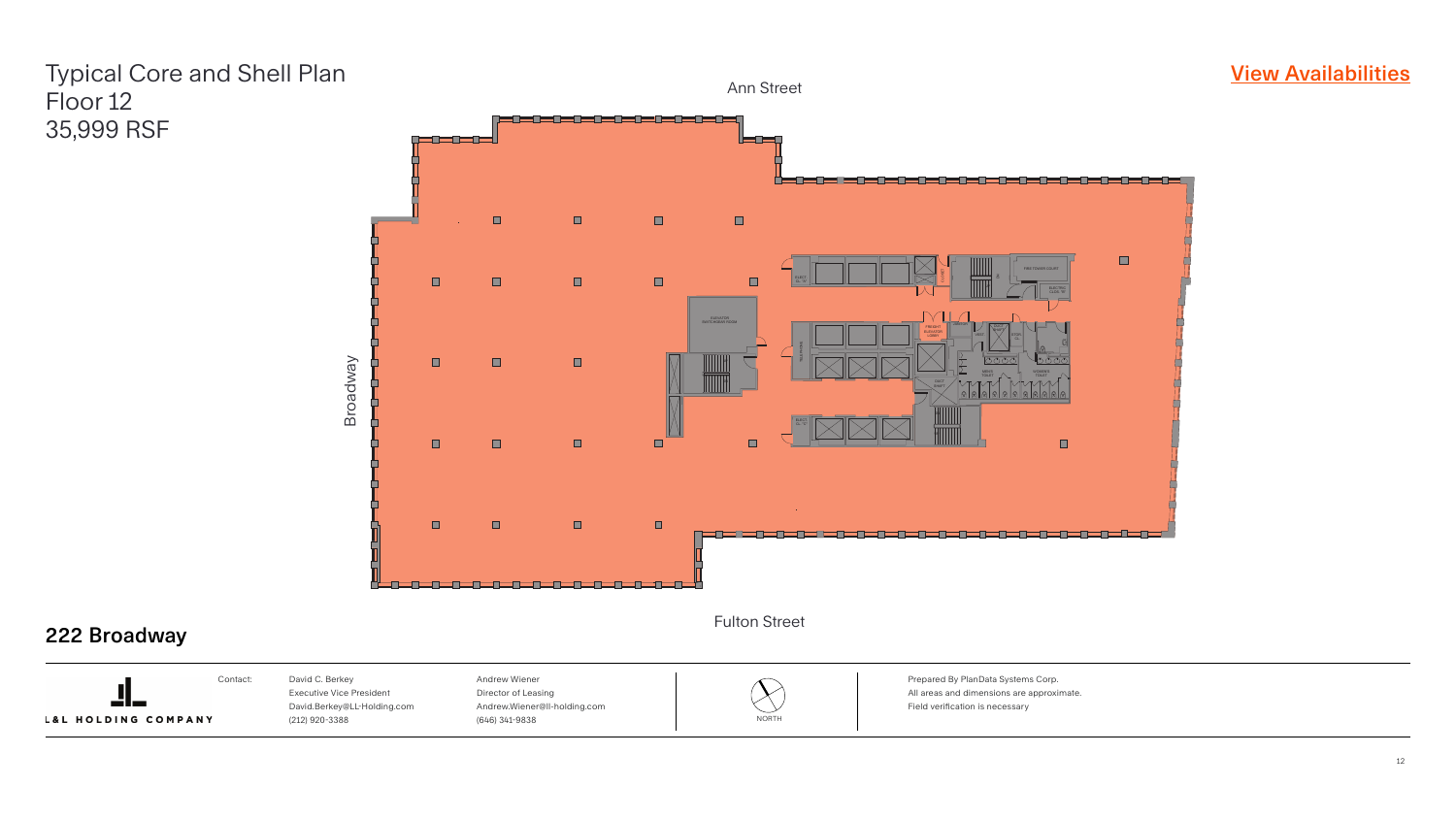![](_page_12_Picture_3.jpeg)

### **[View Availabilities](https://marketplace.vts.com/market_buildings/222-broadway-new-york-ny?utm_source=Landlord%20Marketing&utm_medium=brochure)**

Prepared By PlanData Systems Corp. All areas and dimensions are approximate. Field verification is necessary

![](_page_12_Picture_9.jpeg)

![](_page_12_Picture_7.jpeg)

#### Ann Street

Fulton Street

![](_page_12_Picture_1.jpeg)

## Typical Core and Shell Plan Floor 13 36,344 RSF

![](_page_12_Picture_10.jpeg)